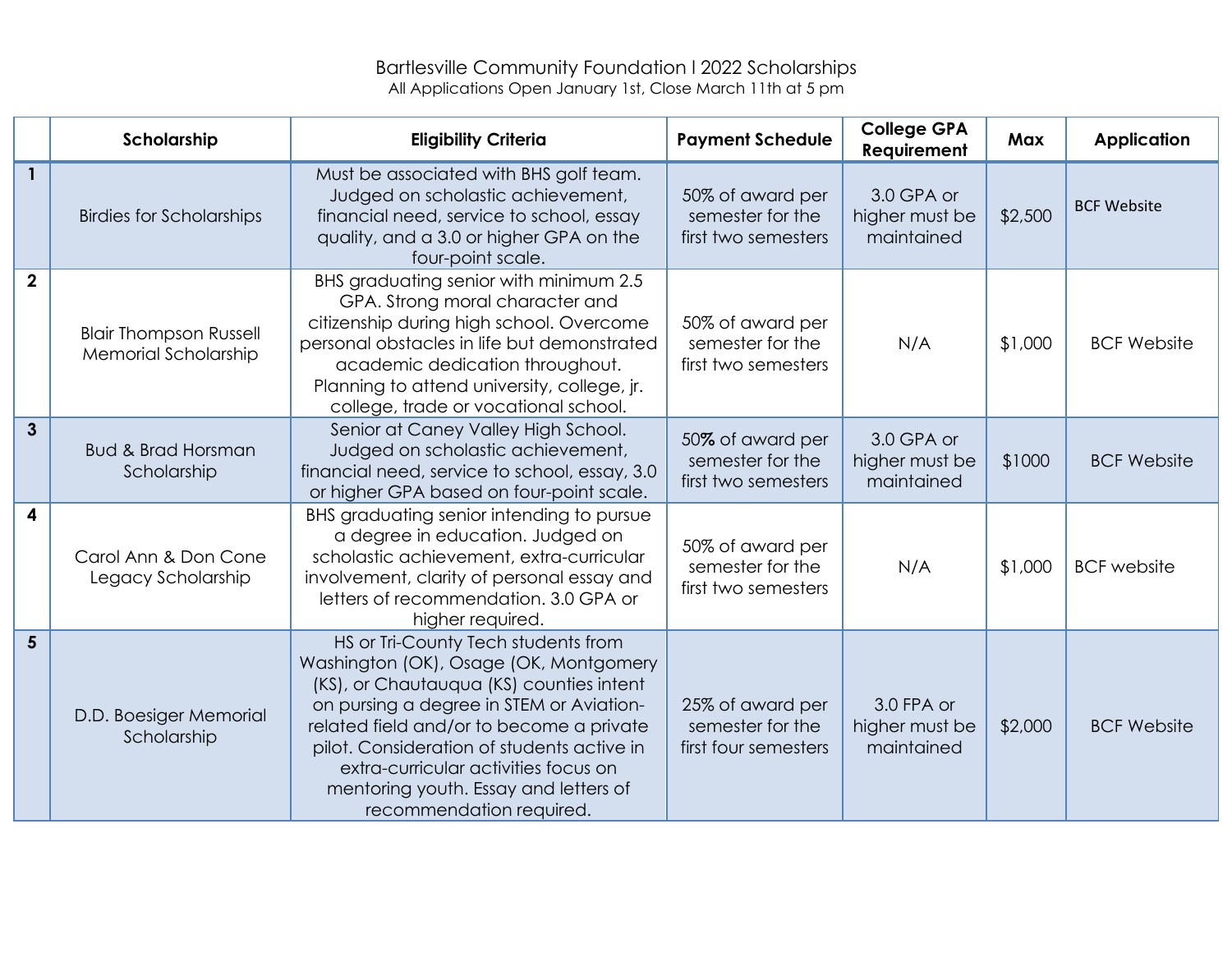## Bartlesville Community Foundation l 2022 Scholarships All Applications Open January 1st, Close March 11th at 5 pm

| 6              | <b>Glenn and Anne Dodwell</b><br><b>Memorial Scholarship</b> | For students who are graduating or have<br>graduated from a high school within the<br>Bartlesville or Dewey Public Schools district<br>bounds. Students must be nurses attending<br>school to be a Nurse Anesthetist or pursing<br>a bachelors, masters, or PhD in chemistry or<br>chemical engineering. | Awarded 50% per<br>semester for the<br>awarded year | 3.0 GPA or<br>higher must be<br>maintained | \$10,000 | <b>BCF Website</b> |
|----------------|--------------------------------------------------------------|----------------------------------------------------------------------------------------------------------------------------------------------------------------------------------------------------------------------------------------------------------------------------------------------------------|-----------------------------------------------------|--------------------------------------------|----------|--------------------|
| $\overline{7}$ | <b>Green Country Cattlemen</b><br>Association Scholarship    | Washington County Student and Nowata<br>County Students who are actively involved<br>in the beef industry. Must describe<br>involvement in FFA, 4H, FCA, etc. and other<br>extracurricular activities                                                                                                    | Awarded in 3rd<br>semester                          | Must be<br>eligible for<br>enrollment      | \$1,000  | <b>BCF Website</b> |
| 8              | Jane Phillips Auxiliary<br>Medical Scholarship               | This scholarship is for traditional and non-<br>traditional students pursuing a degree in<br>the medical field. Students may apply for<br>one semester or two semesters of funding.<br>\$1,000 per semester. Students may re-<br>apply.                                                                  | Awarded over two<br>consecutive<br>semesters        | Must be<br>eligible for<br>enrollment      | \$2,000  | <b>BCF Website</b> |
| 9              | Karl "Fritz" Krueger Music &<br>Arts Scholarship             | Graduating senior from Dewey or<br>Bartlesville High School with a 3.5 GPA or<br>higher who intends to pursue a degree in<br>vocal music or other arts related field. Must<br>write an essay and explain service to<br>school.                                                                           | Awarded in 1st<br>semester                          | N/A                                        | \$500    | <b>BCF Website</b> |
| 10             | Dr. L. Kent Thomas AIM<br>Scholarship                        | Graduating seniors from Bartlesville High<br>School majoring in a STEM field at a four-<br>year college or university                                                                                                                                                                                    | Awarded 1st<br>semester                             | N/A                                        | \$2,000  | <b>BCF Website</b> |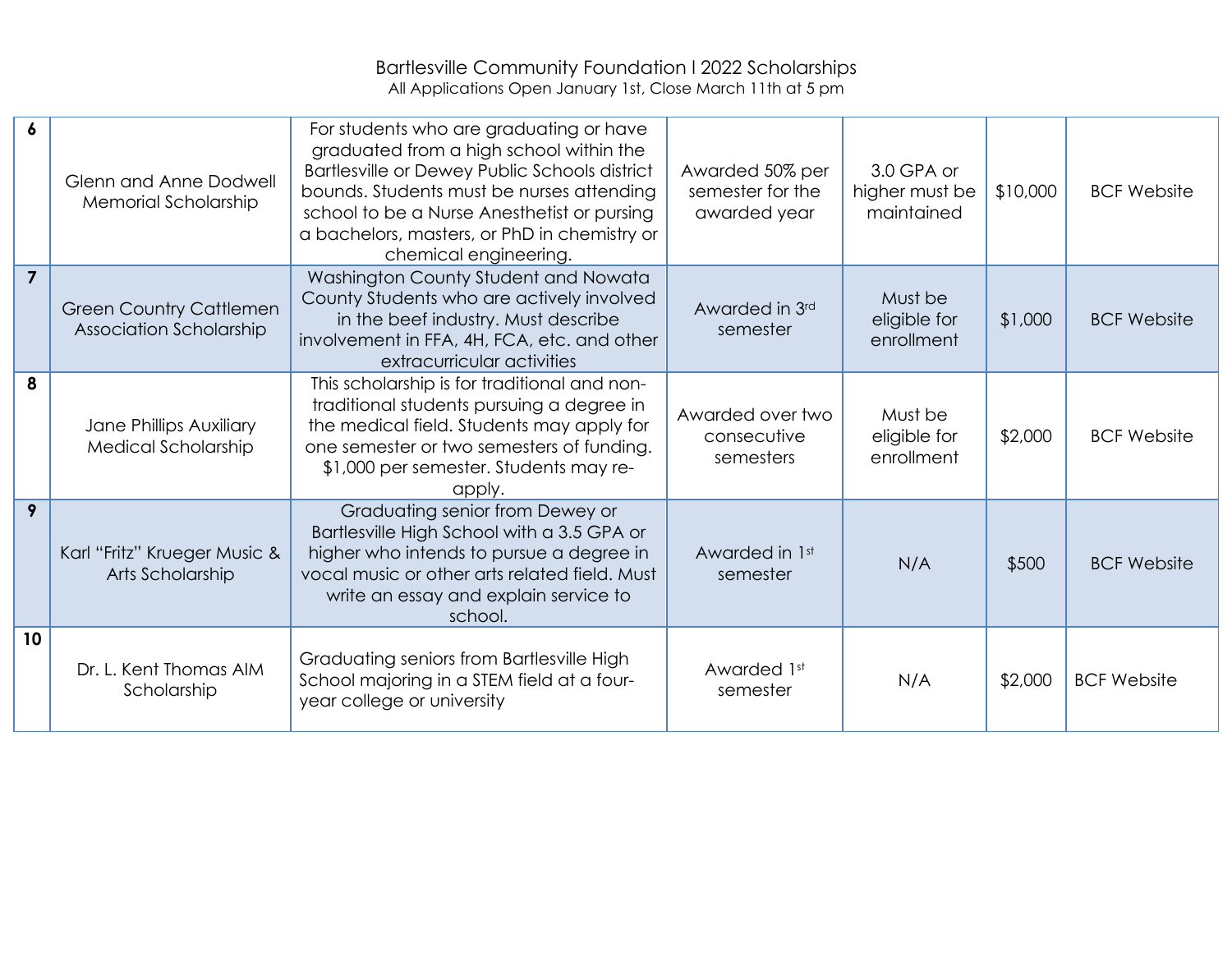## Bartlesville Community Foundation l 2022 Scholarships All Applications Open January 1st, Close March 11th at 5 pm

| 11 | Lennie Baker Scholarship                  | Open to music students from area schools<br>who display great leadership. Application<br>must provide a letter of recommendation<br>by a music teacher or private music<br>instructor, write three short essays.                                                               | Awarded in 1st<br>semester                                                                                           | N/A                                        | \$500   | <b>BCF Website</b>                                           |
|----|-------------------------------------------|--------------------------------------------------------------------------------------------------------------------------------------------------------------------------------------------------------------------------------------------------------------------------------|----------------------------------------------------------------------------------------------------------------------|--------------------------------------------|---------|--------------------------------------------------------------|
| 12 | Lou Skurcenski Memorial<br>Scholarship    | BHS graduating senior and participant in<br>high school athletics. Scholastic<br>achievement, financial need, service to<br>school & community, congeniality with<br>students, staff & faculty will be judged. 3.0<br>or higher GPA based on the four-point<br>scale required. | 25% of award per<br>semester for the<br>first two years                                                              | 2.5 GPA or<br>higher must be<br>maintained | \$2,000 | <b>BCF Website</b>                                           |
| 13 | Service League<br>Scholarships            | Senior attending a Washington County<br>high school or a resident of Washington<br>County. Judged on scholastic<br>achievement, need, service to school and<br>community, and work ethic. Must have<br>achieved a 2.5 GPA based on the four-<br>point scale.                   | 50% of award per<br>semester for the<br>first year                                                                   | 2.5 GPA or<br>higher must be<br>maintained | \$5,000 | <b>BCF Website</b>                                           |
| 14 | Wagon Wheel Scholarship                   | Black student graduating or graduated<br>from a high school in Nowata, Osage, or<br>Washington Counties. Application will be<br>judged based on strong moral character<br>and display of citizenship.                                                                          | 50% of award per<br>semester for one<br>award year                                                                   | 3.0 GPA or<br>higher                       | \$1,000 | <b>BCF Website</b>                                           |
| 15 | Zona B. McCracken<br>Memorial Scholarship | Nowata High School senior. Judged on<br>scholastic achievement, financial need,<br>service to school, essay, 3.0 or higher GPA<br>based on four-point scale.                                                                                                                   | \$1,000 per<br>semester for the<br>first two semesters<br>and \$1,000 per<br>school year for the<br>next three years | 2.5 GPA or<br>higher must be<br>maintained | \$5,000 | Nowata High<br>School<br>Counselor<br>Info on BCF<br>website |